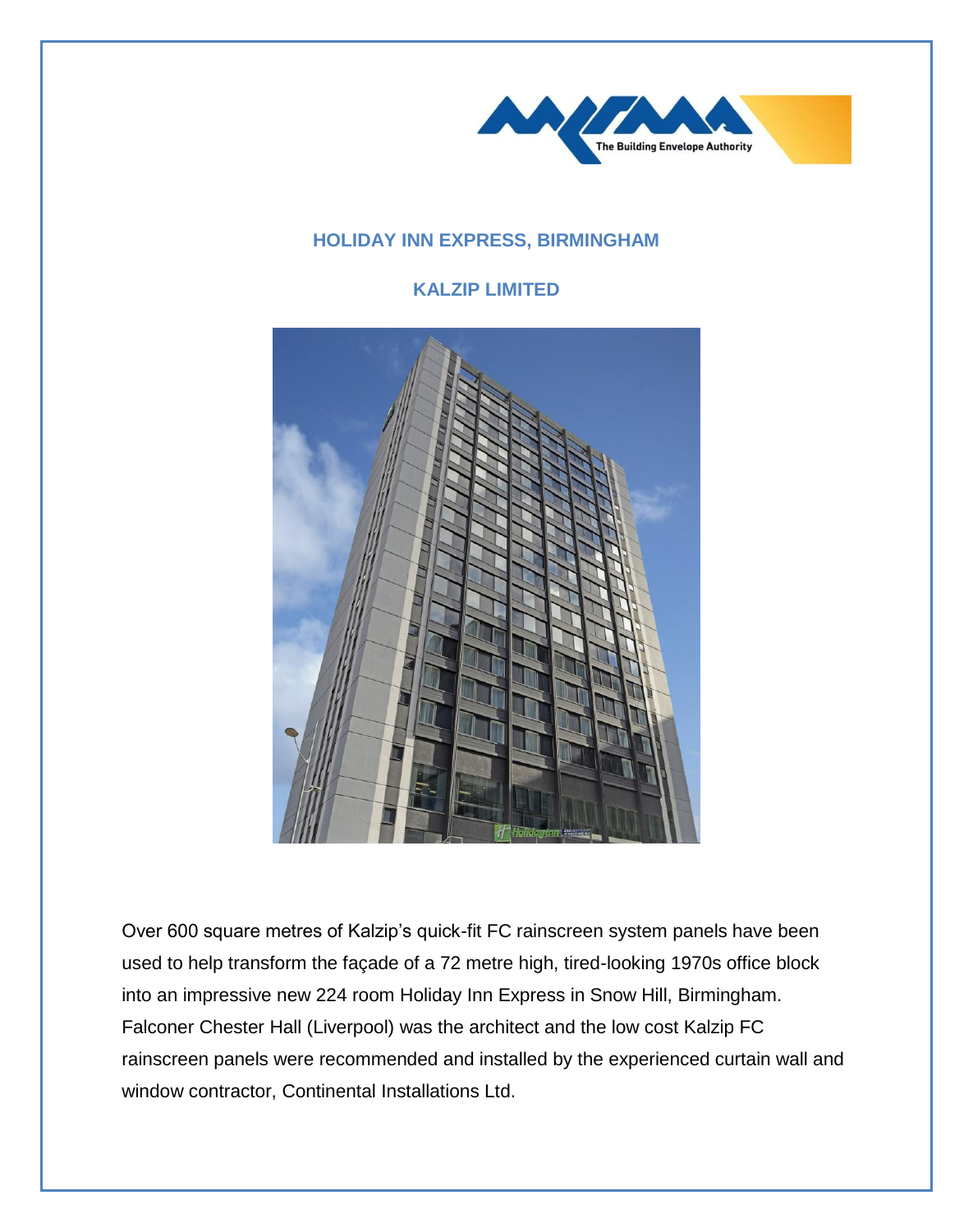Bevis North, managing director of Continental Installations says, "Working at height in a very tight, exposed city centre location, we needed a high quality, cost-effective overcladding solution with neat joints that was quick and easy to install - and Kalzip's FC rainscreen system was ideal for the job. The 1.0 mm gauge, lightweight FC panels were specified polyester painted to RAL 7024 (Graphite Grey) and installed to the lateral areas of fascia above and below the main glazing. Kalzip also fabricated and supplied the specially matching head, cill and side flashings that achieve the desired aesthetic effect and integrate perfectly with the window detailing."

Kalzip's ingenious FC rainscreen system is ideal for both new build and refurbishment projects and is available in an extensive range of stylish colours and finishes. The robust panels can be configured either horizontally or vertically to suit the specific design requirements of each individual project. The lightweight panels are installed on aligned, vertically or horizontally fixed modular click rails - a key feature of the system is that each panel is simply hooked at the top or side and then quickly 'clicked' into place at the bottom, or on the opposite side, as appropriate.

This unique multi-directional installation capability (top down, bottom up, left to right and vice versa) is not only innovative, but also means that the Kalzip FC rainscreen system is extremely quick and easy to install. This feature can frequently have a really positive effect on the site programme by allowing for more flexible project scheduling - so when working around on-site obstacles such as scaffold connections, individual FC panels can be omitted and simply affixed once the scaffolding has been removed. Similarly, in the event of damage occurring at some unforeseen stage in the future, the requisite FC panels can be easily removed and replaced without affecting adjacent components, thereby negating the potentially time-consuming and costly task of renewing large areas of the façade.